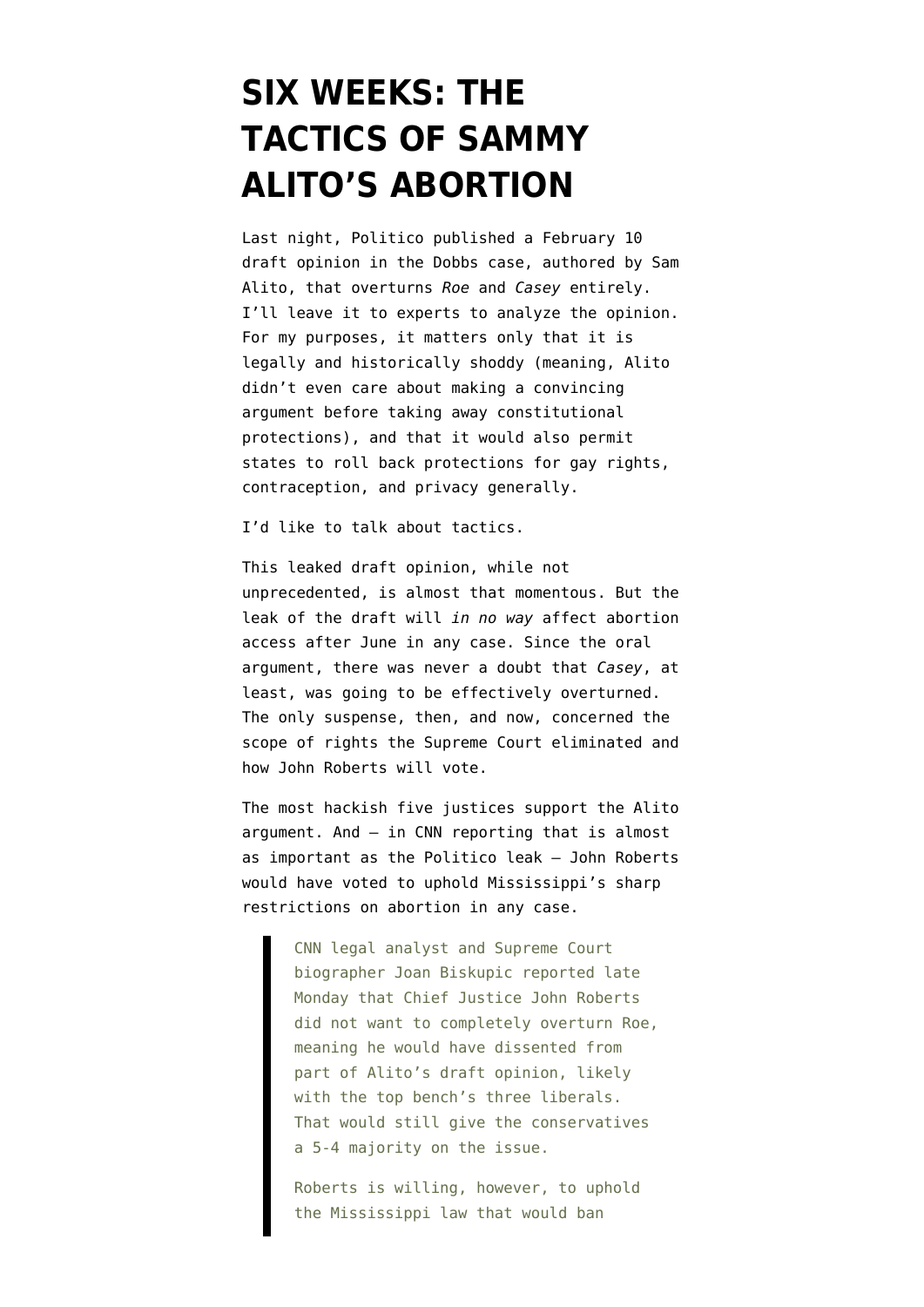abortion at 15 weeks of pregnancy, CNN has learned. Under current law, government cannot interfere with a woman's choice to terminate a pregnancy before about 23 weeks, when a fetus could live outside the womb.

CNN's report suggests this leak more likely came from Roberts' chambers than the most likely other source, Stephen Breyer's. The most logical explanation for the leak is that Roberts is trying to get his colleagues to adopt a less radical opinion. And if that's the purpose, it might have the desired effect, both by making it clear what a shit-show the original Alito opinion will set off, but also by exposing the opinion itself to the ridicule and contempt it, as written, deserves.

But that doesn't change the fact that in one way or another, the national protection for access to abortion is gone by the end of the SCOTUS term next month.

So those who support equality for women (and LGBTQ rights, and privacy generally) should consider this leaked draft as an opportunity to use the next six weeks — assume the final opinion will be released in mid-June — to lay the groundwork for what comes next. Symbolically, those who support equality for women (and LGBTQ people) now have about as long as many states will permit abortions to do something to protect the right to abortion (and to marry who you love) going forward.

It's not clear how overturning abortion access or the early release of this opinion will affect politics going forward. I can certainly see it driving the plurality of Republicans who support such a radical stance. I can also see this decision being decisive in defeating some antichoice Senate candidates and maybe, because this was released before the run-off, [the remaining](https://www.texastribune.org/2022/03/02/henry-cuellar-jessica-cisneros-texas-primary-election/) [anti-choice Democrat, Henry Cuellar](https://www.texastribune.org/2022/03/02/henry-cuellar-jessica-cisneros-texas-primary-election/). Gavin Newsom has already talked about adding abortion to California's constitution, and California